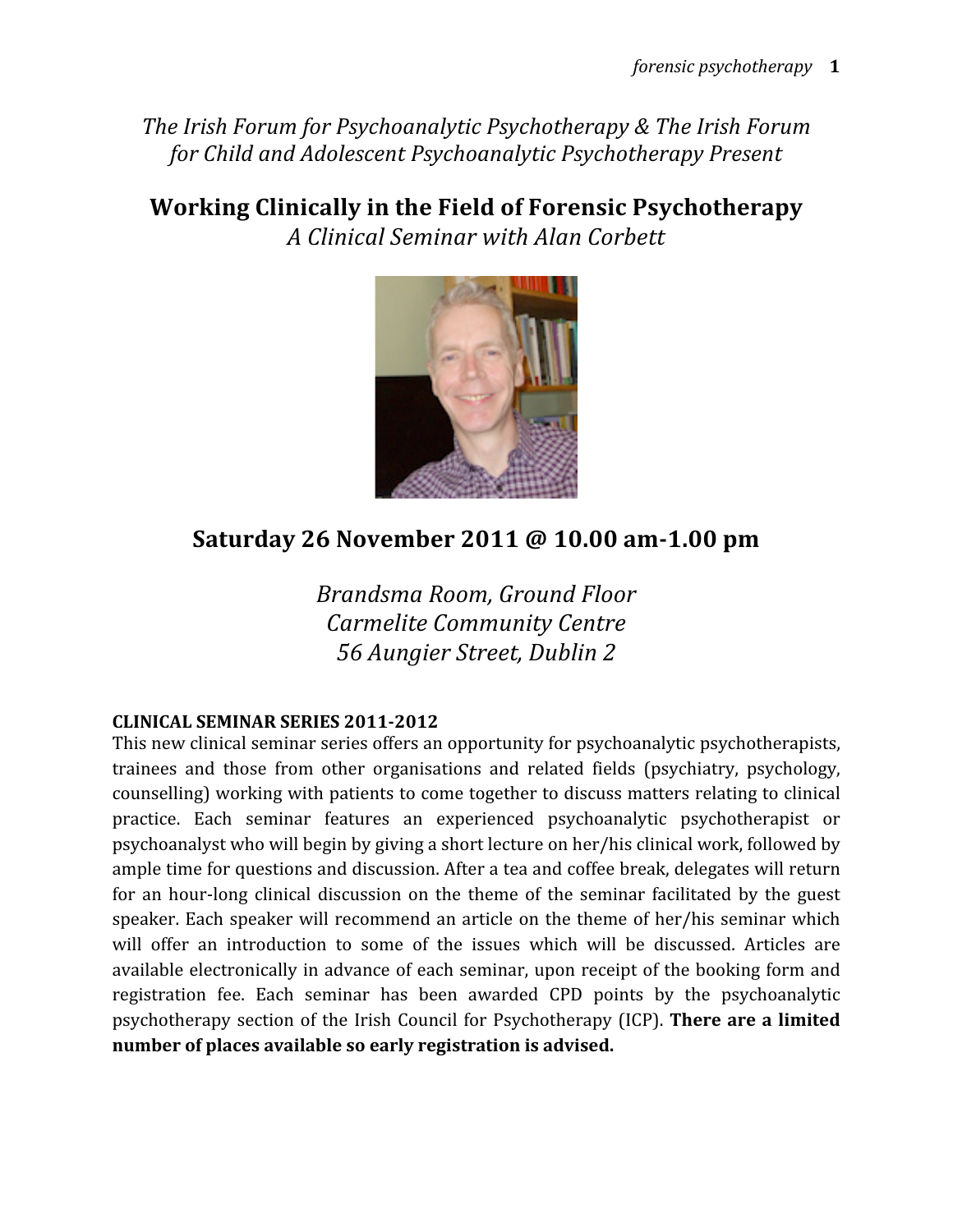#### **LECTURE**

This
lecture
will
examine
psychoanalytic
approaches
in
working
with
patients
who
present with forensic pathologies. Drawing on his experience of providing individual and group treatment, alongside forensic assessments for the British and Irish legal systems, the speaker will discuss the possibility of creating insight and the capacity to link thoughts in those whose early experiences of trauma have caused them to act out in violent and sexually abusive ways on others. The lecture will consider the tensions between those whose first priority is to protect society and those whose first priority is to help the individual whose psychopathologies result in criminal or antisocial behaviour, and will examine
the
possibility
of
creative
overlap
between
these
two
stances.

### **SPEAKER**

Alan Corbett is a psychotherapist who has worked for many years with survivors and perpetrators of sexual trauma. In addition to his psychoanalytic training at the Guild of Psychotherapists (UK) he has trained in forensic psychotherapy at the Tavistock and Portman NHS Trust and in child psychotherapy at the Children's Therapy Centre (Ireland). He was previously Director of Respond, the UK's foremost clinic for learning disabled survivors and perpetrators of sexual crime, and National Clinical Director of the CARI (Children
 at
 Risk
 in
 Ireland)
 Foundation.
 He
 is
 Clinical
 Director
 of
 ICAP,
 an
 organisation providing psychotherapeutic support to the Irish community in the UK. He is a council member of the Guild of Psychotherapists and Trustee with the Institute of Psychotherapy and Disability and the International Association of Forensic Psychotherapy. He currently works in private practice in Dublin and London, is a psychotherapist with the School of Life, and consults to a number of organisations working in the field of psychotherapy, training, sexual trauma and intellectual disability. He is a lecturer on the MSc in Psychoanalytic Psychotherapy at Trinity College Dublin and on the Garda Síochána course on specialist interviewing of children and adults with intellectual disabilities who are victims of sexual crime,
and
is
engaged
in
a
research
doctorate
at
 the
University
of
Kent
on
consent
issues relating
to
psychotherapy
and
intellectual
disability.

#### **SCHEDULE**

- 10.00‐10.10 Welcome
and
Opening
Remarks
- 10.10‐10.50 Lecture
by
Alan
Corbett
- 10.50‐11.20 Questions
and
Discussion
- 11.20‐11.50 Tea
and
Coffee
Break
- 11.50‐12.50 Clinical
Discussion
Facilitated
by
Alan
Corbett
- 12.50‐13.00 Thanks
and
Closing
Remarks

#### **RECOMMENDED
READING**

Alan
 Corbett
 has
 suggested
 the
 following
 article
 for
 those
 interested
 in
 attending
 this seminar: Gill McGauley and Martin Humphrey, 'Contribution of Forensic Psychotherapy to the Care of Forensic Patients' in Advances in Psychiatric Treatment: Journal of Continuing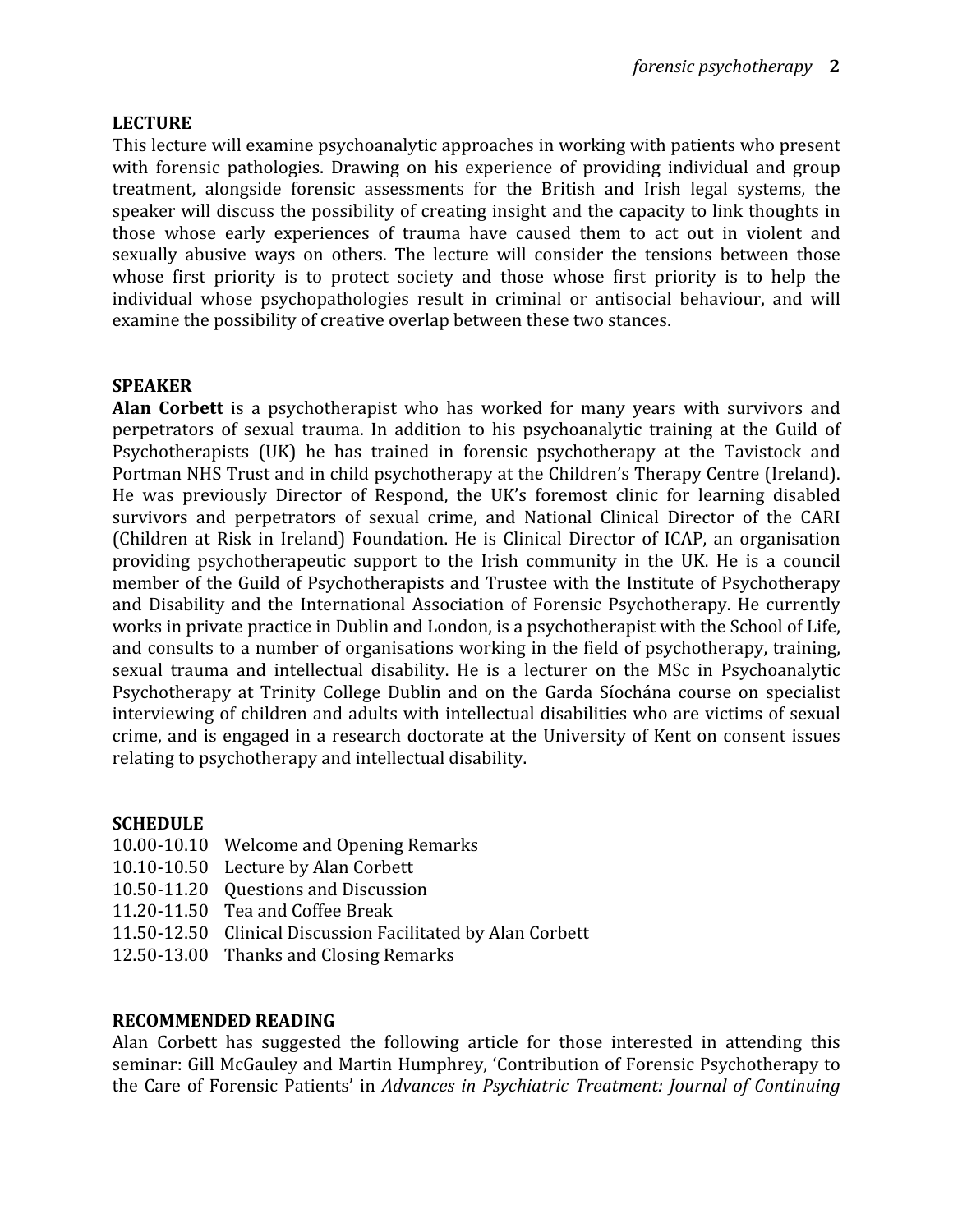Professional Development 9 (2003): 117-124. This reading is available as a pdf file from Ann Daly:
amdps@indigo.ie

### **VENUE**

This clinical seminar takes place in the Brandsma Room on the ground floor of the Carmelite Community Centre, 56 Aungier Street, Dublin 2 (next door to the Whitefriar Street Carmelite Church). Delegates can download directions to the venue by putting in a search for 'Camelite Community Centre, Aungier Street, Dublin 2' at the following site: http://www.maps.google.ie Car-parking facilities are available in the White Friar Street Car Park at a cost of €2.50 per hour. The Stephen's Green Shopping Centre Car Park is also a short
walk
away.

### **TEA
AND
COFFEE**

There is a coffee shop on the ground floor of the Carmelite Community Centre which sells tea,
coffee
and
snacks
for
a
reasonable
price.

### **ORGANISERS**

This event is jointly organised by the Irish Forum for Psychoanalytic Psychotherapy (IFPP) and
 the
 Irish
 Forum
 for
 Child
 and
 Adolescent
 Psychoanalytic
 Psychotherapy
 (IFCAPP). Further information about the IFPP can be found here: http://www.ifpp.org Further information about the members of the IFCAPP can be found on the website for the Irish Council
for
Psychotherapy:
http://www.psychotherapy‐ireland.com

### **UPCOMING
EVENTS**

Further information about this and other upcoming events organised by the IFPP and the IFCAPP
can
be
found
at
http://www.ifpp.org

### **REGISTRATION
AND
FURTHER
INFORMATION**

To
register,
delegates
should
contact
Ann
Daly:
amdps@indigo.ie

The registration fee for the event is:

- \*
€20
full
members
(IFPP
or
IFCAPP)
- \*
€25
non‐members
- \*
€10
associate
members
(IFPP
or
IFCAPP)
- \*
€10
students/trainees

Please complete the registration below and send with your payment. Cheques, postal orders
 or
 bank
 drafts
 should
 be
 made
 payable
 to
 'The
 Irish
 Forum
 Psychoanalytic Psychotherapy' and posted to Ann Daly, 'Clinical Seminar Series 2011-2012', The Irish Forum for Psychoanalytic Psychotherapy, 73 Quinn's Road, Shankill, County Dublin.